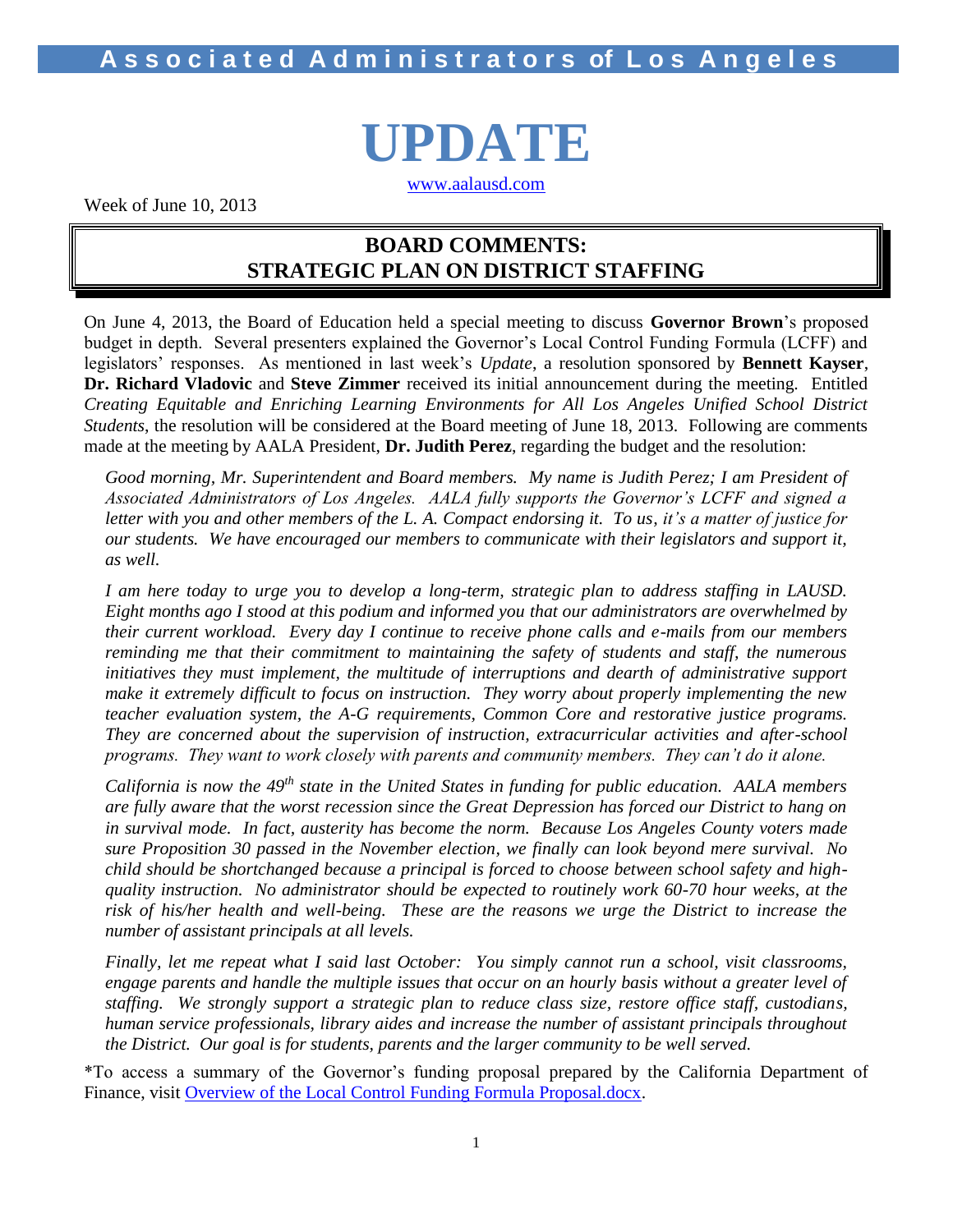## **RESPONSES TO QUESTIONS REGARDING ESY**

At the last AALA Rep Assembly meeting, elementary members raised some concerns regarding the Extended School Year (ESY) for students with disabilities. Below in the response from **Sharyn Howell**, Executive Director of the Division of Special Education. We wish to thank her for her responsiveness.

### **1.** *Are the principals that are returning to their regular assignment responsible for the closing out activities and paperwork for ESY if it is held at their site?*

*The Division of Special Education has assigned an administrator to each ESY site for administrative coverage during the entire ESY period. This administrator will be responsible for the closing out activities and paperwork for ESY as well as other ESY administrative duties. Principals returning on their regular basis to their school during the last week of ESY are not responsible for the overall supervision of the ESY program. However, as the primary administrator at the school, the principal is responsible for the overall safety of students and staff as well as the operations of the campus upon their return and would be expected to assist the ESY administrator in an emergency or provide appropriate support when needed.*

### **2.** *Are SAAs working during ESY and who will do their ESY tasks when the principal and the SAA return to their regular basis?*

*ESY site administrators may select the SAA of their choice from the online application roster. The SAA returning to his/her regular SAA assignment will continue to support the ESY program hosted at his/her school site. An important task of the SAA is to complete the final time reporting for staff at the ESY site. Sixteen (16) hours of additional time will be allocated to each school hosting an ESY program to support the work of the SAA. The MCD clerk at each site will return to his/her regular basis during the final week of ESY and can also support special education activities at the ESY site. The principal may use the 16 additional hours provided to fund a relief clerk to assist the SAA during the 4 days prior to the MCD clerk returning on their regular basis or may allocate the additional hours to the SAA.*

## **3.** *Are the ESY custodians separate from the regular custodians assigned to the school and what happens with the custodial services when the principal returns to the school on his/her regular basis?*

*Plant managers and building/grounds workers are on basis during ESY and, in general, continue to support their assigned sites supplemented with overtime, as needed, to support the ESY programs. The ESY site principal may contact the Complex Project Manager if there is difficulty arranging for needed overtime coverage or to address additional site maintenance needs during the last week of ESY. The Division of Special Education provides funding to Maintenance and Operations to support custodial services at the ESY site.*

*We appreciate the work that is involved in preparing for the opening of school by the site administrators and the dedication of the administrators serving the ESY programs. If you have any questions, please contact Oscar Rodriguez at 213-241-6701.*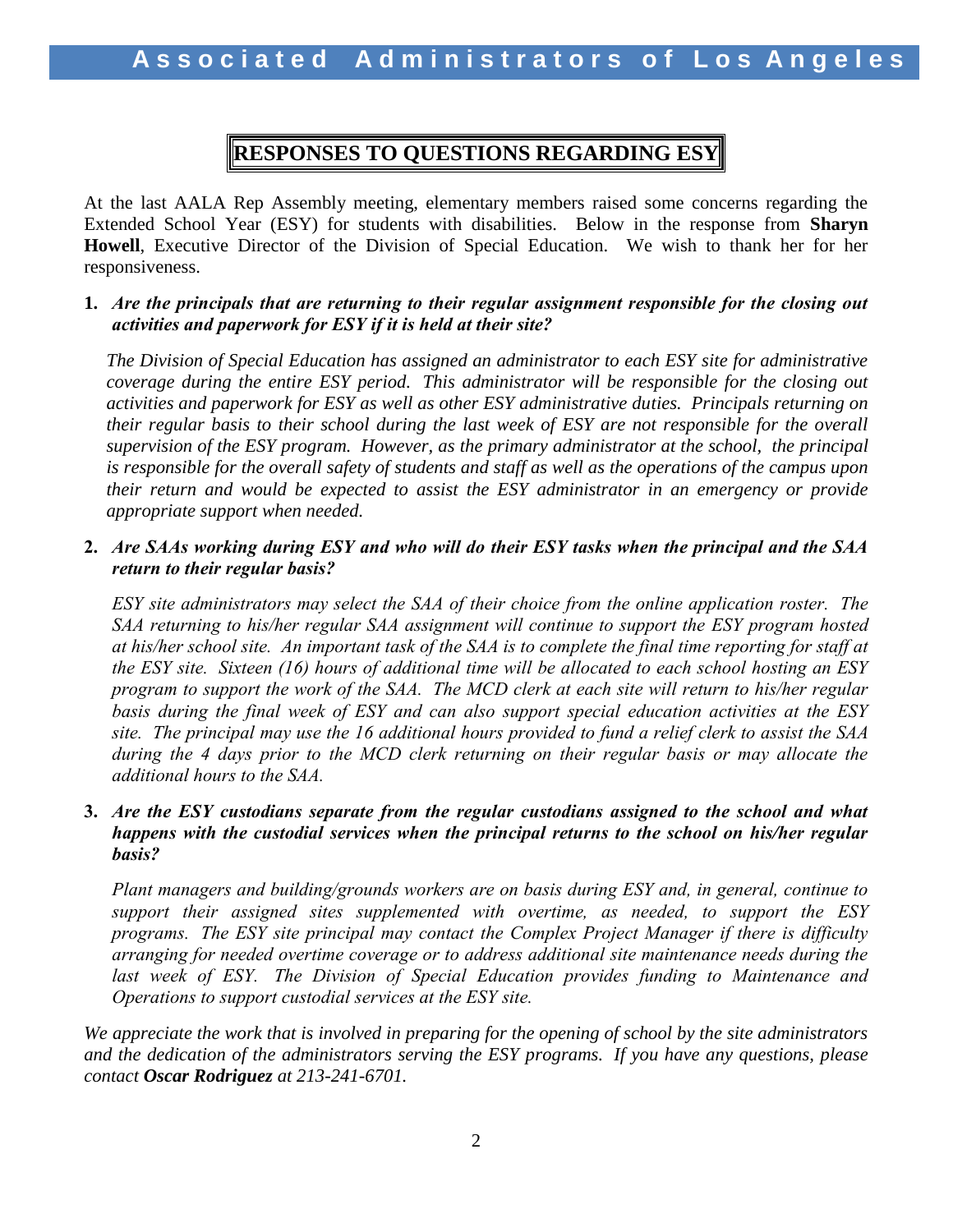## **HEALTH BENEFITS FAQ**

## *TOPIC: HEALTH PLAN DISCOUNTS FOR COMPLEMENTARY AND ALTERNATIVE TREATMENTS*

Last week's FAQ addressed complementary and alternative medicine (CAM) options that are included in our District health plans. This week, we expand the topic to include discounts for CAM treatments when your plan offers no coverage or if you reach your coverage limits.

### **What kinds of discounts are offered through our District health plans?**

Anthem Blue Cross (HMO and EPO), Kaiser (HMO and Senior Advantage) and Health Net (HMO and Seniority Plus) **all** offer complementary care discounts through **ChooseHealthy™,** a program by American Specialty Health that focuses on complementary health care. Check your plan's website for detailed information. You'll find discounted rates on: fitness club memberships; chiropractic care; acupuncture; massage therapy services; herbs, vitamins, and supplements; and health and fitness books and videos. Visit ChooseHealthy's website, [http://www.choosehealthy.com,](http://www.choosehealthy.com/) to access providers.

### **Do any of our health plans offer other discounts besides ChooseHealthy™?**

- Anthem Blue Cross' program, called SpecialOffers@Anthem<sup>SM</sup>, offers discounts for weight loss programs such as Jenny Craig®, Weight Watchers®, Lindora® and LivingLean. There are also fitness and fitness equipment discounts through GlobalFit™ and discounts on vitamins and even ecoaching for stress management, tobacco/alcohol cessation and personal e-coaching for weight loss.
- Kaiser offers discounts for the 10,000 Steps program.
- Health Net HMO members are eligible to receive discounts for weight loss programs—Jenny Craig<sup>®</sup> and Weight Watchers®; eyewear through EyeMed; and hearing aids and screenings through Newport Audiology Centers and Beltone™.
- Health Net Seniority Plus members are also eligible for the Silver and Fit program which provides Medicare members with either a no-cost membership to a fitness center or an in-home fitness kit. This program is provided by American Specialty Health.
- UnitedHealthCare Medicare Advantage HMO provides basic membership in a fitness program at a network location.

#### **How do discounts work with our medical insurance coverage?**

A discounted program is not the same as insurance. Members should check their medical plans to see if the benefits you seek are already covered before using any discounted programs. For example, several of our District plans already offer chiropractic care and acupuncture. When you use any of the discounted services, you pay the service provider directly at the point of service.

#### *What are some helpful tips in seeking complementary and alternative therapies?*

- Make sure you know about the costs: What does the first appointment cost? What do follow-up appointments cost? How many appointments will you likely need? Are there any additional costs (e.g., tests, equipment, supplements)? On the ChooseHealthy website, you can see the fee structure for treatments.
- If a treatment is covered by your health insurance, check whether treatment needs to be preauthorized or preapproved by your primary care provider or ordered by a prescription.

### *For additional information, contact your health plan or go to your plan's website.*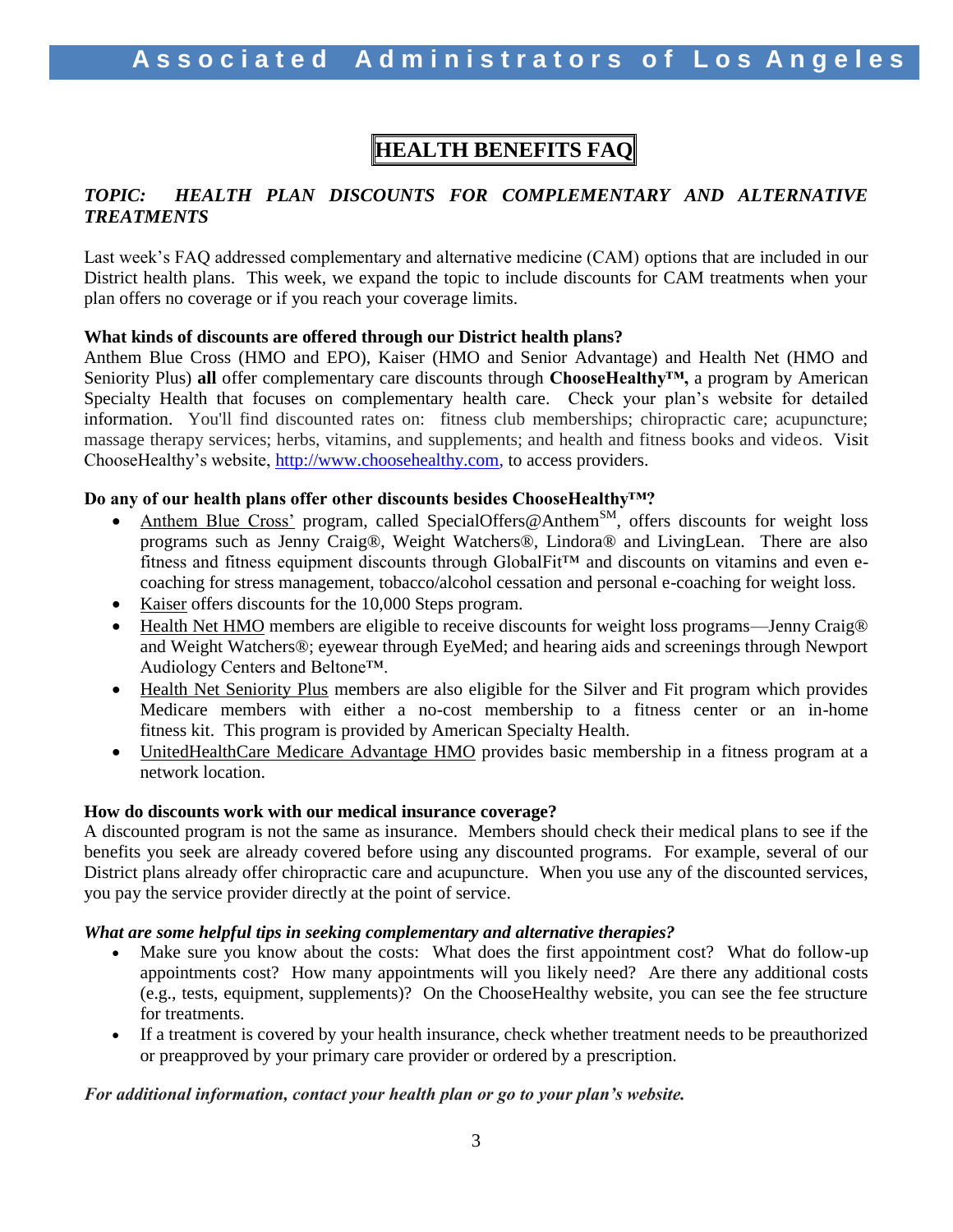## **EXECUTIVE BOARD MEMBERS**

AALA's Executive Board members, representing all departments, have worked diligently on behalf of all. We thank you for serving our members throughout the year.

UNIT J CLASSIFIED *John Gilbert*, Vice President *Ken Devine, Steven Johnson*, Directors

> EARLY EDUCATION **Euna Anderson,** *Ex Officio*

ELEMENTARY **Joan Blair,** Vice President **Eugene Hernandez, Renee Fuentes-Campa, Ken Urbina,** Directors

**SECONDARY** *Margaret Prietto***,** Vice President *Scott Schmerelson, Harold Starr,* Directors

**SUPERVISORY** *Marsha Oh-Bilodeau*, Vice President *Manuel Caldera, Kevin Kilpatrick*, Directors

ADULT *Karen Kuser*, Vice President *Kathy Javaheri, Anna Madrid*, Directors

## **COMMITTEE MEMBERS 2012-2013**

AALA salutes our members who represented colleagues this year on AALA, LAUSD and joint AALA/LAUSD committees, many of which required substantial time commitments. We appreciate your contributions to the functioning of the District, while making sure the needs and interests of AALA members were addressed.

### AALA/LAUSD PROFESSIONAL DEVELOPMENT COMMITTEE

*Dr. Judith Perez, Elizabeth Abramowitz, Ann Allocca, Carmela Anderson, Ari Bennett, Harold Boger, Tracie Bryant, Odus Caldwell, Dianne Dash-Island, Renee Fuentes-Campa, Jason Garrison, Nancy Huerta, Dan Isaacs, Lisa Jeffery, Cecil McLinn, Dan Schar, Russ Thompson, Jane Urbina*

#### ARBITRATION REVIEW COMMITTEE

*Dr. Judith Perez, Dr. Cliff de Cordoba, Marsha Oh-Bilodeau, Margaret Prietto, Steve Quon, Ken Urbina*

#### BARGAINING TEAMS

Certificated: *Dr. Judith Perez, Dan Isaacs, Marsha Oh-Bilodeau, Margaret Prietto, Ken Urbina*

Unit J: *Dr. Judith Perez, Tom Beatty, John Gilbert, Ken Devine, Steven Johnson, Richard Laret, Larry Turgeon*

### CALENDAR COMMITTEE

*Elizabeth Abramowitz, Erick Mata, Evelyn Wesley*

### COMMISSION ON HUMAN RELATIONS, DIVERSITY AND EQUITY COMMITTEE *Gerardo Salazar*

#### CURRICULUM, INSTRUCTION AND ASSESSMENT COMMITTEE

*Dr. Angel Barrett, David Tokofsky, Dr. Todd Ullah*

#### ELECTION COMMITTEE

*Susan Babit, Sean Farragher, Karen Kuser, Geraldine Wilson*

#### EXECUTIVE SAFETY AND VIOLENCE PREVENTION ADVISORY COMMITTEE

*Antonio Camacho, Victorio Gutierrez, Daniel Harrison, Scott Schmerelson*

FRIENDS OF AALA BOARD OF DIRECTORS

*Dr. Judith Perez, Dan Isaacs, Neal Kleiner, Jane Pollock, Dr. Eve Sherman, Dr. Angie Stockwell, Carol Truscott (Lorraine Bush, David Tokofsky, Ex Officio)*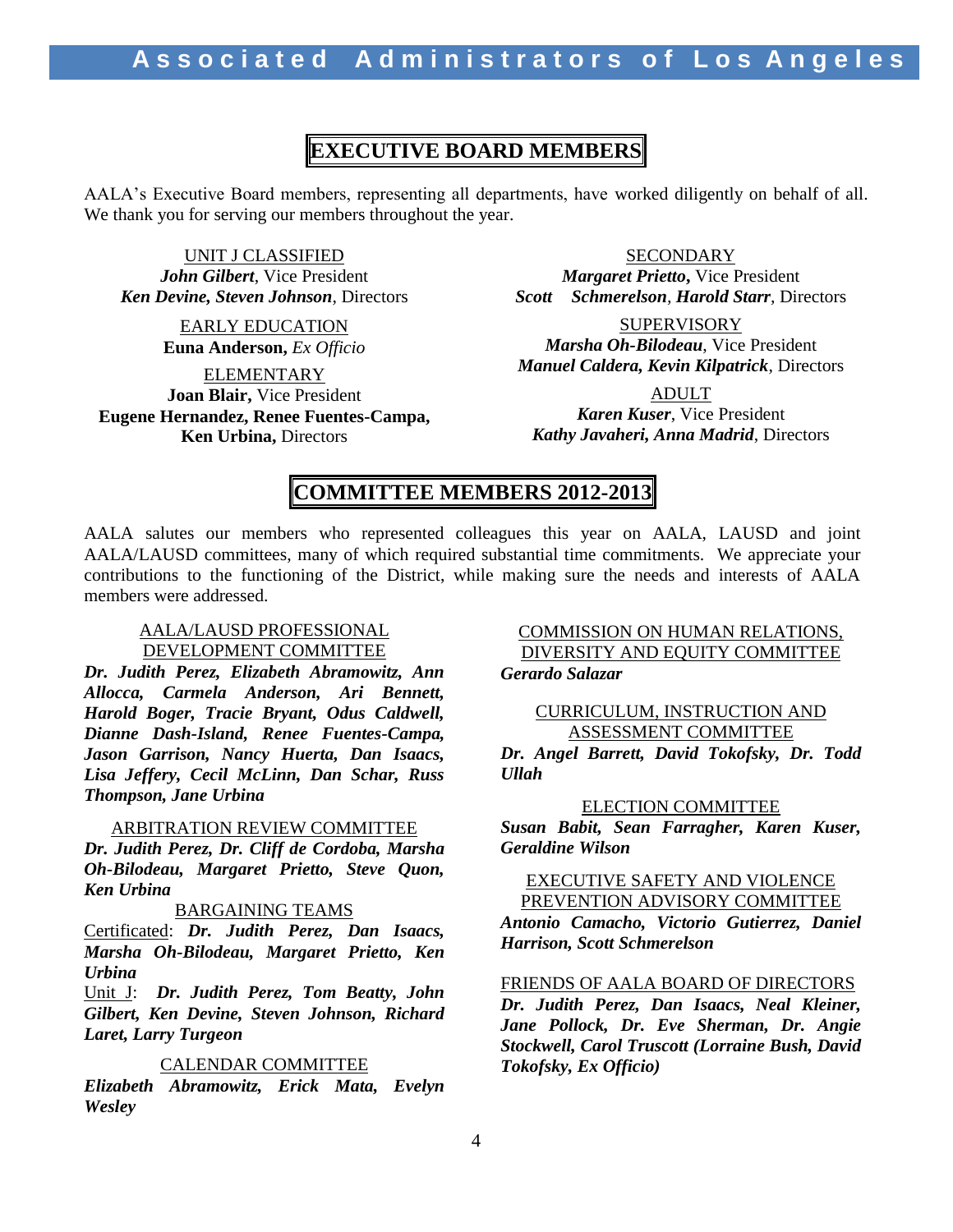## **A s s o c i a t e d A d m i n i s t r a t o r s o f L o s A n g e l e s**

### *COMMITTEES (Cont.)*

#### FRIENDS OF AALA BOARD OF DIRECTORS *Dr. Judith Perez, Dan Isaacs, Neal Kleiner, Jane Pollock, Dr. Eve Sherman, Dr. Angie Stockwell, Carol Truscott (Lorraine Bush, David Tokofsky, Ex Officio)*

HEALTH BENEFITS COMMITTEE *Dr. Judith Perez, Dr. Lillian Utsumi*

#### INTERVIEW PANELISTS

*Ari Bennett, Richard Guillen, Marta Jevenois, Kerry Kehrley, Charlotte Lerchenmuller, Sylvia Perea, Mike Perez, Steve Quon, Dr. Lillian Utsumi*

#### AALA ISIS COMMITTEE

*Dr. Judith Perez, Eric Davidson, Walter Flores, Dan Isaacs, Kevin Kilpatrick, Yvette Landeros, Margaret Prietto, Harold Starr, Alan Warhaftig*

LOCAL OPTIONS OVERSIGHT COMMITTEE BOARD (LOOC) *Dr. Judith Perez, Dan Isaacs, Elaine Kinoshita, Eduardo Solorzano*

LOS ANGELES SCHOOL DEVELOPMENT INSTITUTE (LASDI) *Michelle Bennett, Co-Chair*

#### PAC STEERING COMMITTEE

*Dr. Judith Perez, Joan Blair, Ken Devine, John Gilbert, Dr. Victor Gonzalez, Karen Kuser, George Lewis, Anna Madrid, Cecil McLinn, Marsha Oh-Bilodeau, Margaret Prietto, Harold Starr, David Tokofsky, Ken Urbina*

#### PEER ASSISTANCE AND REVIEW (PAR) PANEL

*Helen Joanne Carrillo, Margaret Kim, Elaine Kinoshita, Marsha Oh-Bilodeau, Haywood Thompson*

#### RETIREMENT INVESTMENT ADVISORY COMMITTEE (RIAC) *Jack Moscowitz, Alan Warhaftig*

## SCHOLARSHIP AND COMMUNITY AWARDS SELECTION COMMITTEES

*Euna Anderson, Joan Blair, Pam Donesley, Cindy Gladstone, Neal Kleiner, Karen Kuser, Barbara Lockert, Brenda Morton, Kris Nagami-Vara, Marsha Oh-Bilodeau, Jack Pollock, Fran Ramirez, Al Roque, Dr. Eve Sherman, Scott Schmerelson, Harold Starr, Dr. Angie Stockwell, Lynn Williams*

#### SCHOOL FINANCE ADVISORY COMMITTEE

*Tracie Bryant, Maura Crossin, Andre Cunningham, Eric Davidson, Robert Fenton, Leo Garcia, Eugene Hernandez, Gale Gunderson, Daniel Mulia, Brenda Pensamiento, Robin Polito-Shuffer, Dan Schar, Scott Schmerelson, Lynne Uyehara*

## SPECIAL EDUCATION STAFF DEVELOPMENT COUNCIL

*Consuelo Lopez*

#### STUDENT DISCIPLINE TASK FORCE

*Arlene Fortier, Karen O'Riley, Sissi O'Reilly, Cheri Thomas*

#### UNIT J JOB STEWARDS

*Stacy Barnett, Senior Job Steward, Richard Henry, Richard Laret, Donal McConville, Laura Ramirez, Larry Turgeon*



Recognition of additional Committee Members will be published next week.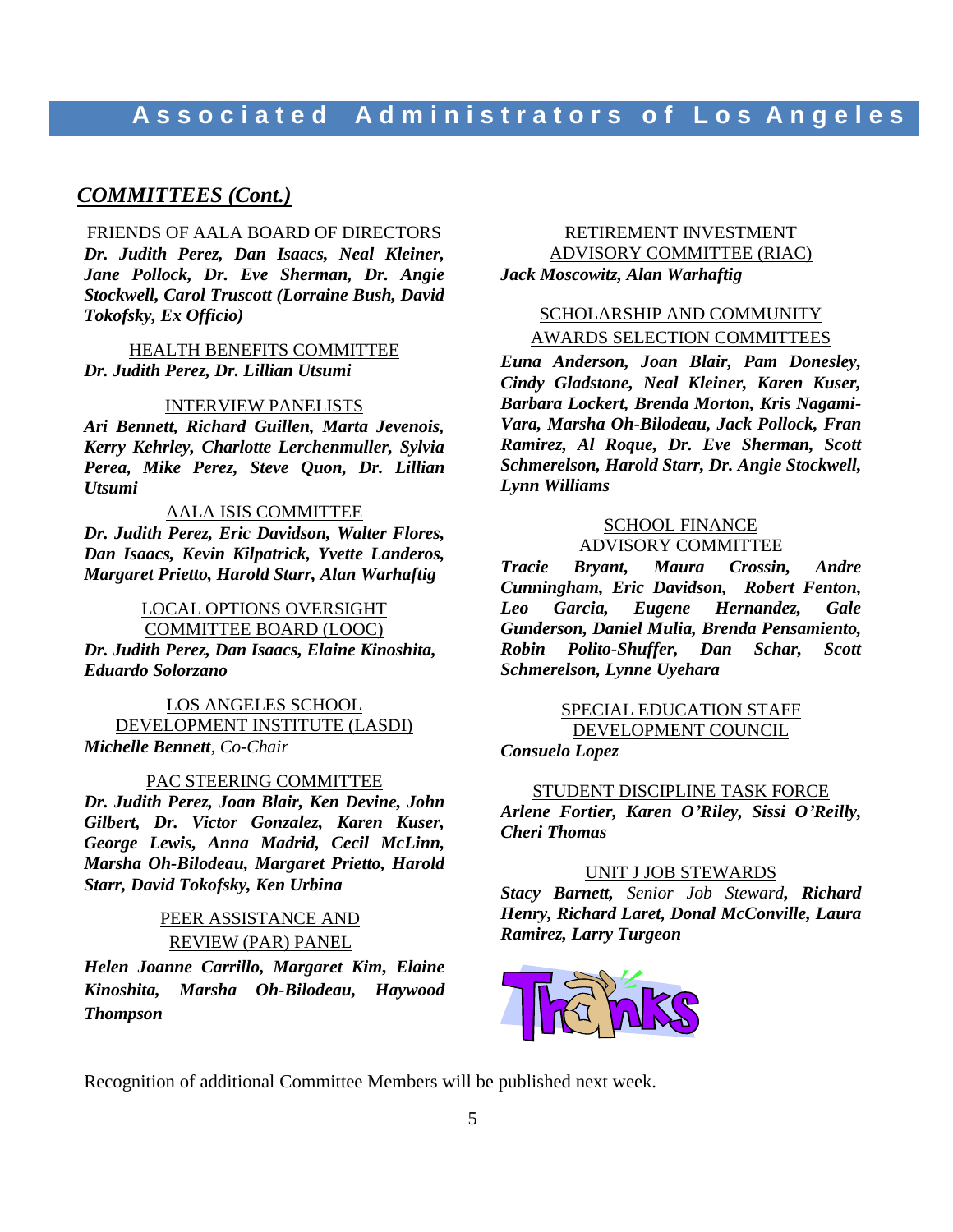## **IN MEMORIAM**

**FRED J. HILDEBRAND**−Former coordinator of Abram Friedman, Harbor and East Los Angeles occupational centers. Fred retired from the District on June 30, 1993, and passed away on May 24, 2013.

## **UPCOMING EVENTS**

- **Lupe Paramo's** retirement celebration will be held on Saturday, August 10, 2013, at Almansor Court in Alhambra from 6:00 p.m. – midnight. Please contact **Maria Luz Marquez** at 213.241.3121 or maria.marquez $@$ lausd.net for more information.
- *SAVE THE DATE!* AAPA will be holding a conference at the California Casino Hotel in Las Vegas on December  $6 - 8$ , 2013. More information will be forthcoming.

| <b>EVENT</b>                                  | <b>DATE</b>             | <b>CONTACT</b>                         |
|-----------------------------------------------|-------------------------|----------------------------------------|
| Last Day of Instruction (Single Track)        | June 7, 2013            |                                        |
| Retirement Celebration for <b>Danette Roe</b> | June 7, 2013            | <b>Joanna McConaghy,</b>               |
| at Luminarias Restaurant, Monterey            | 6:00 p.m.               | jrmcconaghy@gmail.com                  |
| Park                                          |                         |                                        |
| <b>LOOC</b> Innovation and Autonomy           | June 8, 2013            | https://lausdisi.wufoo.com/forms/2     |
| Session 4 at UTLA Headquarters                | $9:00 - 11:30$ a.m.     | nd-generation-autonomy-series/         |
| Robbie Belcher's Retirement Party at          | June 8, 2013            | Lola Sanchez, 323.751.3887             |
| the Proud Bird, Los Angeles                   | $12:30 - 3:30$ p.m.     |                                        |
| Vivian Cordoba's Retirement                   | June 8, 2013            | Mickee Bonar, 818.363.6889 or          |
| Celebration at the Odyssey Restaurant,        | 11:30 a.m.              | mlbonar@gmail.com                      |
| Granada Hills                                 |                         |                                        |
| <b>Susan Lasken's Retirement Celebration</b>  | June 8, 2013            | <b>Sherry Goldojarb</b> , 818.341.0931 |
| at Zin Bistro, Westlake Village               | 10:00 a.m. $-1:00$ p.m. |                                        |
| Barbara Fiege's Retirement Party at           | June 8, 2013            | <b>Kim McEwen</b> at 661.212.4524 or   |
| Pickwick Gardens, Burbank                     | 5:00 p.m.               | $lola23870$ @aol.com                   |
| Dr. Michael Hopwood's Retirement              | June 8, 2013            | <b>Dellis Frank, 213.241.0168 or</b>   |
| <b>Celebration at Carson Community</b>        | $6:00 - 11:00$ p.m.     | def5363@lausd.net or Renata            |
| Center, Carson                                |                         | Ocampa, 310.914.2157                   |
|                                               |                         | rxo8823@lausd.net.                     |
| Retirement Party for Ken Urbina at the        | June 9, 2013            | www.kenurbinaretirement.com or         |
| Castaway Restaurant, Burbank                  | 11:30 a.m.              | Lali Oustinovskaya,                    |
|                                               |                         | 323.876.4710 or                        |
| <b>Retirement Celebration for Sohn Hart</b>   | June 9, 2013            | <b>Donna Porco, 818.394.4330</b>       |
| <b>Reynolds at Porter Valley Country</b>      | 11:30 a.m.              |                                        |
| Club, Northridge                              |                         |                                        |

## **CALENDAR**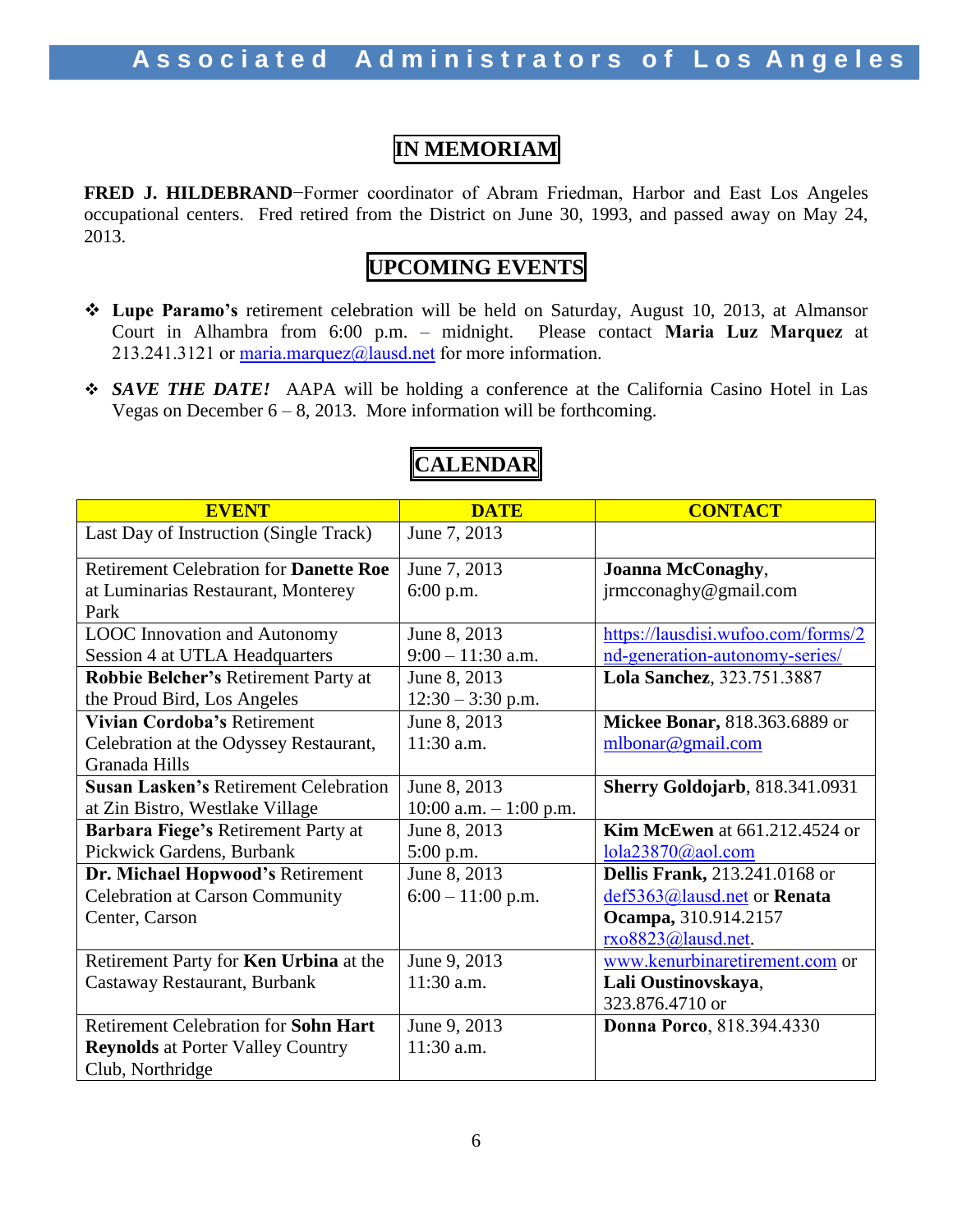| <b>EVENT</b>                                | <b>DATE</b>               | <b>CONTACT</b>                         |
|---------------------------------------------|---------------------------|----------------------------------------|
| Beyond the Bell at Dodger Stadium           | June 9, 2013              | Jose Di Raimondo, 213.241.3547         |
| (Discounted tickets for Braves game)        | $7:10$ p.m.               | or jose.diraimondo@lausd.net           |
| Pupil Free Day (Single Track)               | June 10, 2013             |                                        |
| Retirement Celebration for Gina Smith-      | June 11, 2013             | <b>Desdra Butler or Chris Mendez,</b>  |
| DeVille at Beaudry Bldg.                    | $1:00 - 3:00$ p.m.        | 213.241.6608                           |
| <b>SEPO Meeting at Beaudry</b>              | June 12, 2013             | Michael Terry, mterry@lausd.net        |
|                                             | 12:30 p.m.                |                                        |
| Superintendent's Retirement Reception       | June 12, 2013             | Betsy Barney, 213.241.5286 or          |
| at Cortines School of Visual &              | $2:30 - 4:30$ p.m.        | Betsy.barney@lausd.net                 |
| Performing Arts                             |                           |                                        |
| <b>COBA End-of-Year Celebration and</b>     | June 12, 2013             | <b>Josephine Ruffin,</b>               |
| <b>Retiree Recognition</b>                  |                           | josephineruffin@sbcglobal.net          |
| <b>AMAE Scholarship Lunch at Cities</b>     | June 15, 2013             | Antonio José Camacho,                  |
| Restaurant                                  |                           | 310.251.6306                           |
| Last Day for B and D Basis Employees        | June 17, 2013             |                                        |
| Antonio José Camacho's Scholarship          | June 20, 2013             | Retirement Committee at                |
| and Retirement Celebration at               | 5:00 p.m.                 | 310.324.4454 or www.amae.org           |
| Tamayo's, Los Angeles                       |                           |                                        |
| Retirement Celebration for Myra             | June 22, 2013             | myra.lamotte@lausd.net                 |
| <b>Dickerson LaMotte at Torrance</b>        | $11:00$ a.m. $-2:00$ p.m. |                                        |
| <b>Culture Center</b>                       |                           |                                        |
| Retirement Celebration for David J.         | June 23, 2013             | Rob Krell, 661.298.7762 or             |
| Gonzalez at Braemar Country Club,           | 11:00 a.m.                | 661.609.2169                           |
| Tarzana                                     |                           |                                        |
| Last Day for E Basis Employees              | June 25, 2013             |                                        |
| Retirement Luncheon for Joanne              | June 29, 2013             | Triana Doram, 310.936.2505             |
| (Jody) Doram at 1321 Downtown               | $1:00 - 4:00$ p.m.        | <b>Jody Doram, 310.428.1124</b>        |
| <b>Taproom Bistro, Torrance</b>             |                           | <b>Maria Plascencia</b> , 323.753.2133 |
| Retirement Luncheon for <b>Irene Belden</b> | July 7, 2013              | Claudia Ruiz, 818.793.6347 or          |
| at Maggiano's Little Italy in Woodland      | 12:00 p.m.                | Ibia Gomez, 805.907.4092.              |
| Hills                                       |                           |                                        |

| <b>IMPORTANT DATES FOR 2013-2014 SCHOOL YEAR</b> |                   |  |  |
|--------------------------------------------------|-------------------|--|--|
| First Day for E Basis Employees                  | July 18, 2013     |  |  |
| First Day for D Basis Employees                  | July 22, 2013     |  |  |
| First Day for B Basis Employees                  | July 29, 2013     |  |  |
| Pupil Free Day                                   | August 12, 2013   |  |  |
| First Day of Instruction                         | August 13, 2013   |  |  |
| Admissions Day observed                          | August 30, 2013   |  |  |
| Labor Day                                        | September 2, 2013 |  |  |
| <b>Unassigned Day</b>                            | September 5, 2013 |  |  |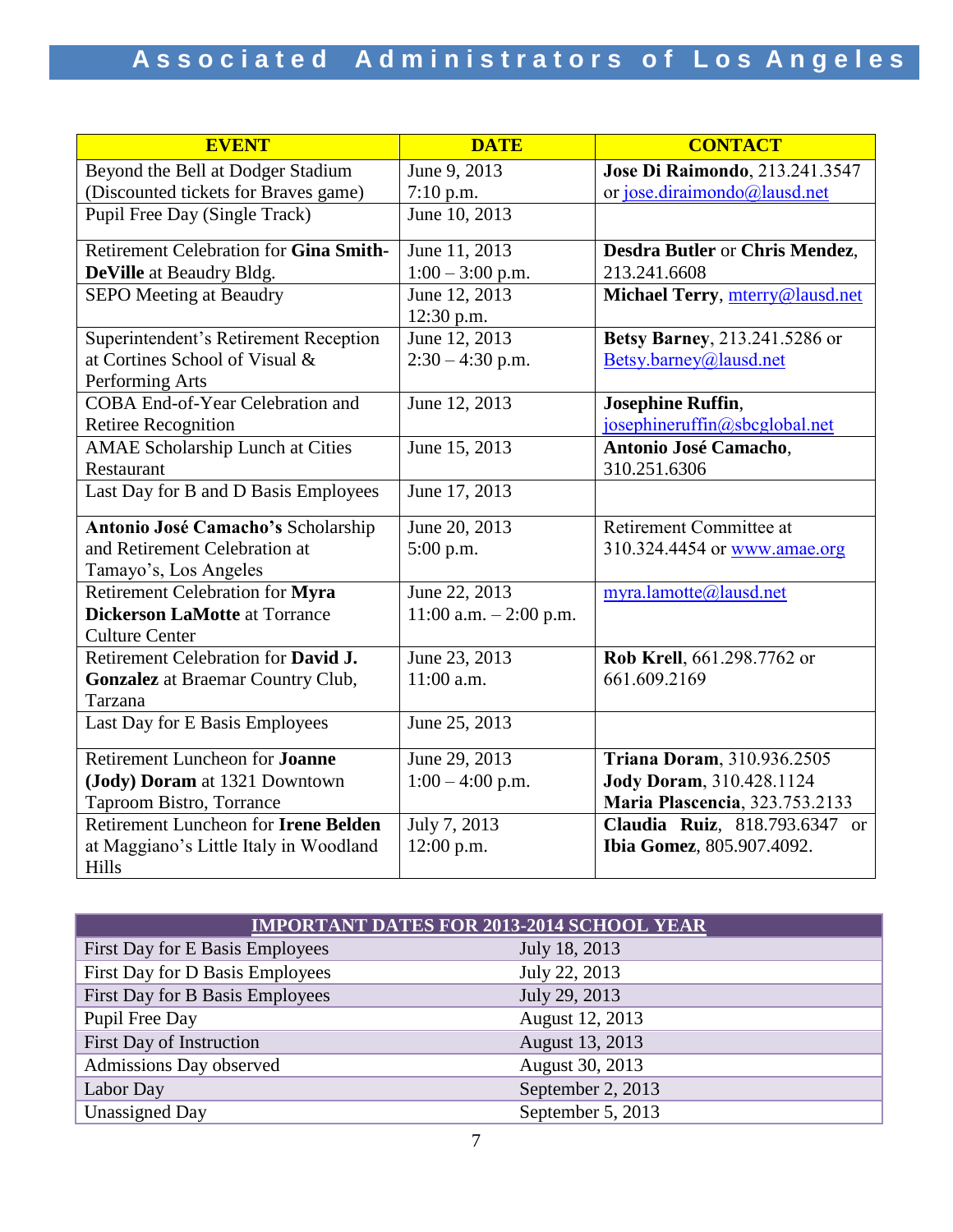## **A s s o c i a t e d A d m i n i s t r a t o r s of L o s A n g e l e s**

| <b>IMPORTANT DATES FOR 2013-2014 SCHOOL YEAR</b> |                                      |  |  |
|--------------------------------------------------|--------------------------------------|--|--|
| Veterans Day                                     | <b>November 11, 2013</b>             |  |  |
| <b>Thanksgiving Holidays</b>                     | November $28 - 29$ , 2013            |  |  |
| <b>Winter Recess</b>                             | December 23, 2013 – January 10, 2014 |  |  |
| Second Semester begins                           | January 13, 2014                     |  |  |
| Dr. Martin Luther King, Jr.'s Birthday Observed  | January 20, 2014                     |  |  |
| Presidents' Day                                  | February 17, 2014                    |  |  |
| Cesar E. Chavez' Birthday Observed               | March 31, 2014                       |  |  |
| <b>Spring Recess</b>                             | April 14 – 18, 2014                  |  |  |
| Last Day of Instruction                          | June 5, 2014                         |  |  |
| Last Day for B and D Basis Employees             | June 13, 2014                        |  |  |

## **FIELDING GRADUATE UNIVERSITY PRELIMINARY ADMINISTRATIVE SERVICES CREDENTIAL (PASC)**

District principals are encouraged to invite their teachers who have administrative potential to attend an information session to learn about Fielding's customized Preliminary Administrative Services Credential (PASC) cohort for Los Angeles Unified School District educators whose aim is to complete the program by August 2014. The program is designed to prepare California educators to become instructional leaders in a collaborative learning community environment.

### **INFORMATION SESSIONS**

San Antonio Winery 737 Lamar Street Los Angeles, CA 90031 323.223.1401

**Tuesday, June 11, 2013, 4:00 p.m. Thursday, June 27, 2013, 4:00 p.m. Tuesday, July 9, 2013, 4:00 p.m.**

**Wednesday, June 5, 2013, 4:00 p.m.**

To view flyer, click [HERE](http://www.aala.us/docs/2013/06/LAUSD-Flier-6-3-13.pdf) or contact **Dr. Teresa Marquez-Lopez**, Associate Dean, at 951.288.9849 for more information.

## **WE WOULD LIKE TO HEAR FROM YOU!**

As we end the school year, we would like to hear your thoughts. Granted, it has been a difficult year, but there have been some bright spots. If you would like to share your successes, please send us an article. We need to spread the good news!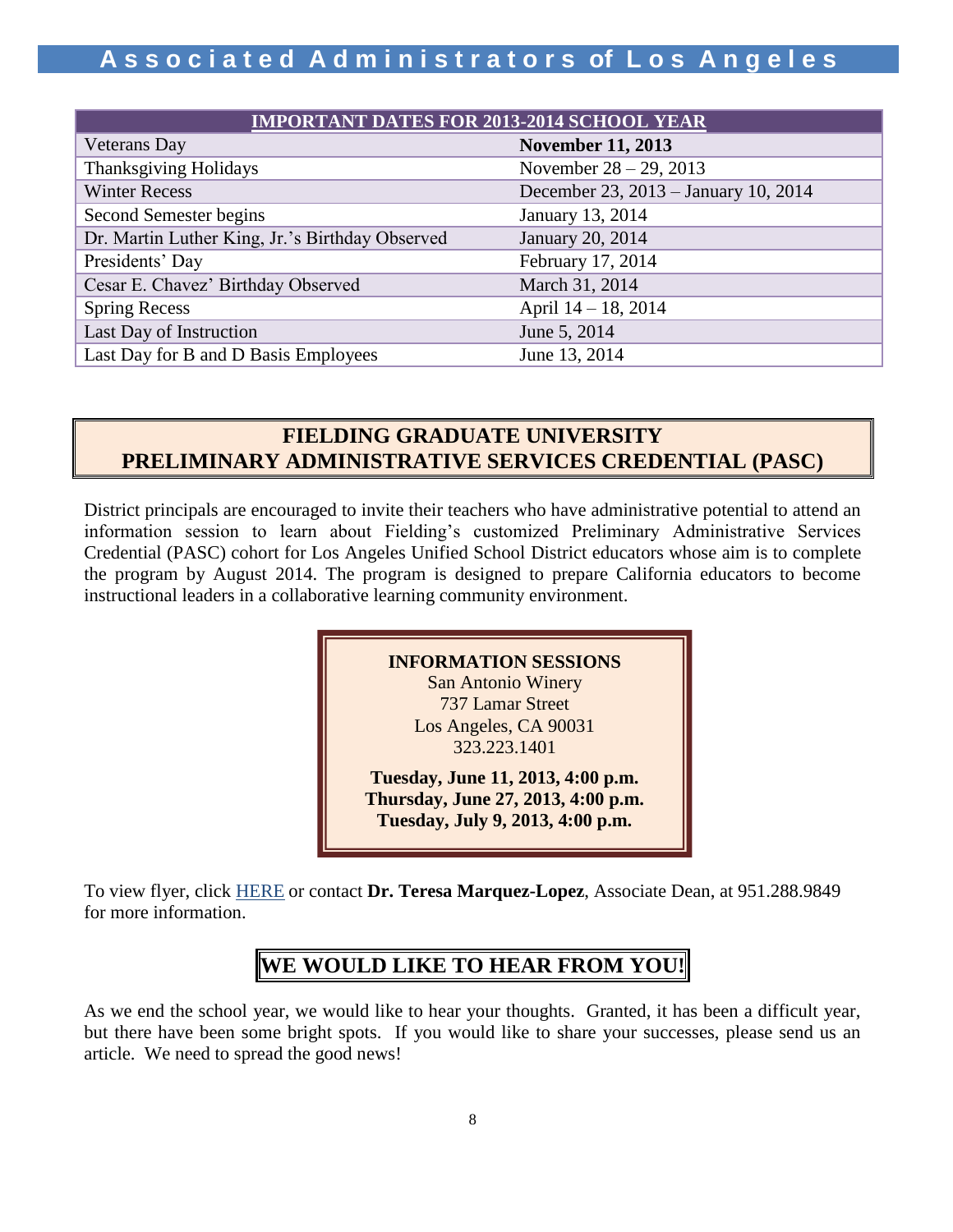## **VOLUNTARY INSURANCE FOR ACTIVE AALA MEMBERS**

Associated Administrators of Los Angeles provides you with information about voluntary accident insurance that may be important to you and your family. Accident insurance pays a benefit directly to you if you are injured and need treatment. The deadline to enroll is June 30, 2013. You may contact E.J.S. Insurance Services, Inc., at 1.866.583.6384 (8 a.m. - 5 p.m. PST, Monday - Friday) for more information or click on the links below:

**[Outline of Coverage](http://forms.unum.com/StreamPDF.aspx?strURL=/FMS_040583-2.pdf&strAudience=StreamByNumber) [Election Form/Rates](http://forms.unum.com/StreamPDF.aspx?strURL=/FMS_120650-1.pdf&strAudience=StreamByNumber)** 

[Watch a Video](http://www.pages01.net/unum/rovian/accident.html?webSyncID=8583b59d-f2eb-4e25-a8d8-401237037dee&vs=ZTkzZTgxN2UtZWE5Ni00ZjMzLTk2NmUtNGE4ZTA4NjZjMTdlOzsS1) **[Basic Information](http://forms.unum.com/StreamPDF.aspx?strURL=/FMS_120632-1.pdf&strAudience=StreamByNumber)** [Benefits Payout Amounts](http://forms.unum.com/StreamPDF.aspx?strURL=/FMS_120155-1.pdf&strAudience=StreamByNumber)

## **POSITIONS AVAILABLE**

*Minimum Qualifications: Candidates are responsible for making sure all the District requirements have been met. Please do not contact AALA for information regarding positions; use the contact phone number provided in the announcement or visit [http://teachinla.com/admin\\_vacancies/](http://teachinla.com/admin_vacancies/)(certificated) and [http://www.lausdjobs.org](http://www.lausdjobs.org/)  (classified) for detailed requirements for positions and employment updates.*

## **CERTIFICATED**

### *PRINCIPAL, SECONDARY*

**Downtown Magnet High School, ESC East, MST 45G, E Basis.** For information and application procedures please contact **Raul Correa**, Instructional Director, at 323.224.3100. Application deadline is Friday, June 21, 2013.

### *PRINCIPAL, SPAN*

**Glen Alta Span School, ESC East, MST 42G, E Basis.** For information and application procedures please contact **Patricia Castro**, Instructional Director, at 323.224.3100 or [plc0188@lausd.net.](mailto:plc0188@lausd.net) Application deadline is Friday, June 14, 2013.

### *PRINCIPAL, ELEMENTARY*

**Western Avenue Elementary School, ESC West, MST 42G, E Basis.** For information and application procedures please contact **Dr. Devin Dillon**, Instructional Director, at 310.914.2100 or [devin.dillon@lausd.net.](mailto:devin.dillon@lausd.net) Application deadline is Wednesday, June 19, 2013.

### *PRINCIPAL, ELEMENTARY*

**El Dorado Elementary School, ESC North, MST 42G, E Basis.** For information and application procedures please contact **Eva N. Garcia**, Instructional Director, at 818.654.3672. Application deadline is Friday, June 21, 2013.

## *PRINCIPAL, ELEMENTARY*

**Bellingham Elementary School, ESC North, MST 40G, E Basis.** For information and application procedures please contact **Jack Bagwell**, Instructional Director, at 818.654.3646. Application deadline is Friday, June 21, 2013.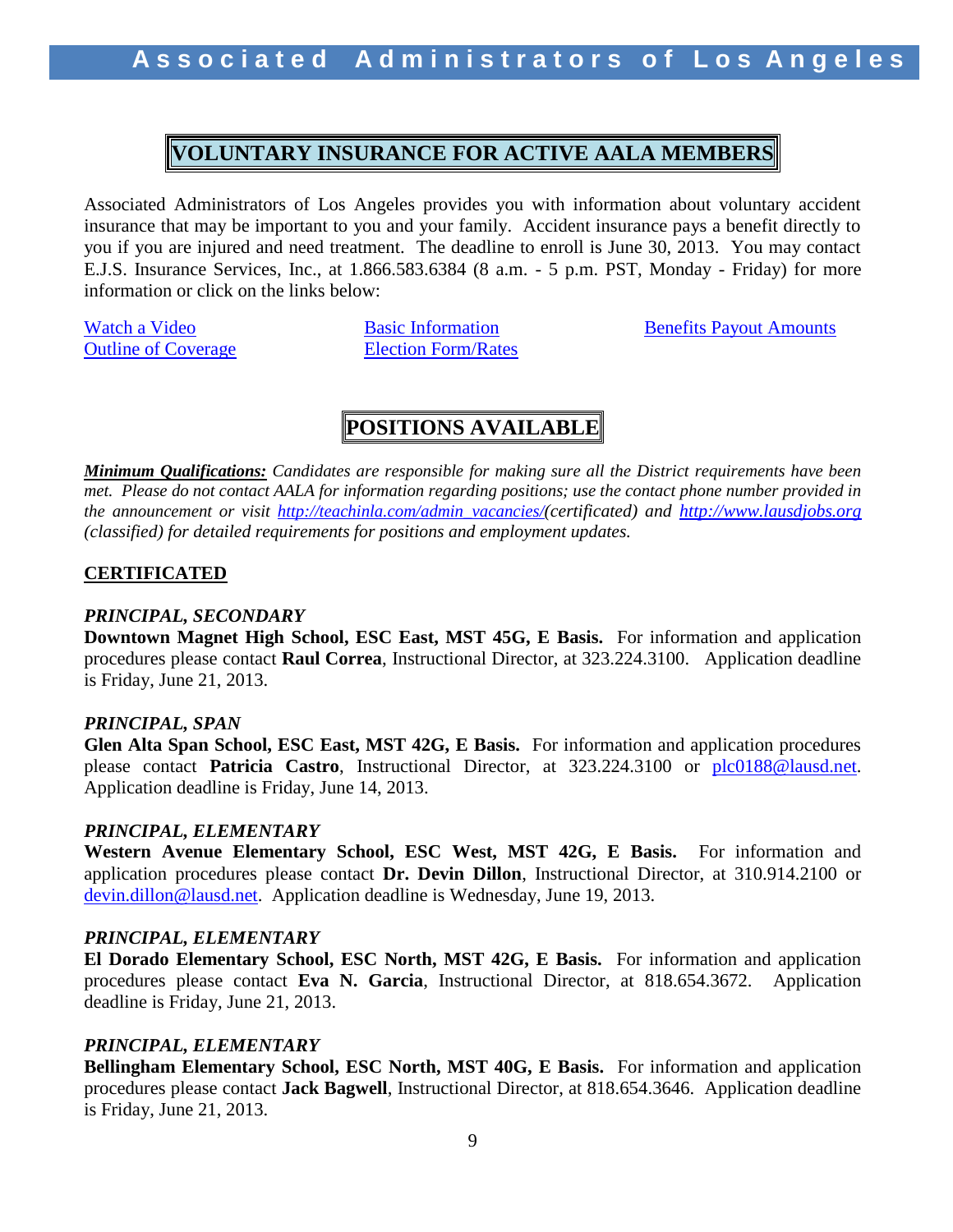### *PRINCIPAL, ELEMENTARY*

**Latona Elementary School, ESC East, MST 40G, E Basis.** For information and application procedures please contact **Patricia Castro**, Instructional Director, at 323.224.3100 or [plc0188@lausd.net.](mailto:plc0188@lausd.net) Application deadline is Friday, June 14, 2013.

#### *PRINCIPAL, ELEMENTARY*

**Mayberry Elementary School, ESC East, MST 40G, E Basis.** For information and application procedures please contact **Al Vega**, Instructional Director, at 323.224.3356 or [avega1@lausd.net.](mailto:avega1@lausd.net) Application deadline is Friday, June 14, 2013.

### *PRINCIPAL, ELEMENTARY*

**Mount Washington Elementary School, ESC East, MST 40G, E Basis.** For information and application procedures please contact **Patricia Castro**, Instructional Director, at 323.224.3100 or [plc0188@lausd.net.](mailto:plc0188@lausd.net) Application deadline is Friday, June 14, 2013.

#### *PRINCIPAL, SMALL SCHOOL*

**Silver Lake Studio School at Glassell Park ES, ISIC, MST 40G, E Basis.** For information and application procedures please contact **Dr. Shawn Bird**, Instructional Director, at 213.241.1919 or [shawn.bird@lausd.net.](mailto:shawn.bird@lausd.net) Application deadline is Friday, June 21, 2013.

### *COORDINATOR, PSYCHOLOGICAL SERVICES*

**Special Education Service Center, Division of Special Education, MST 40G, Temporary Adviser, A Basis.** For information and application procedures please contact **Beth Kauffman**, Coordinator, at 213.241.8303 or [beth.kauffman@lausd.net.](mailto:beth.kauffman@lausd.net) Application deadline is 5:00 p.m., Wednesday, June 19, 2013.

#### *COORDINATOR, EDUCATIONALLY RELATED MENTAL HEALTH SERVICES*

**Division of Special Education, MST 39G, Temporary Adviser, E Basis.** For information and application procedures please contact **Beth Kauffman**, Coordinator, at 213.241.8303 or [beth.kauffman@lausd.net.](mailto:beth.kauffman@lausd.net) Application deadline is 5:00 p.m., Tuesday, June 18, 2013.

#### *INSTRUCTIONAL SPECIALIST*

**Eagle Rock High School, ESC East, MST 39G, Temporary Adviser, B Basis.** For information and application procedures please contact **Raul Correa**, Instructional Director, at 323.224.3100. Application deadline is Friday, June 21, 2013.

### *SPECIALIST, CENTRAL K-12 COUNSELING*

**Office of Curriculum, Instruction and School Support (OCISS), MST 38G, Temporary Adviser, B Basis.** For information and application procedures please visit the Human Resources website, [http://teachinla.com/admin\\_vacancies.](http://teachinla.com/admin_vacancies) Application deadline is 5:00 p.m., Friday, June 21, 2013.

#### *SPECIALIST, STANDARD ENGLISH LEARNER PROGRAM*

**Coordinated Early Intervening Services, Office of Curriculum, Instruction and School Support (OCISS), MST 38G, Temporary Adviser, E Basis.** For information and application procedures please visit [http://teachinla.com/admin\\_vacancies.](http://teachinla.com/admin_vacancies) Application deadline is 5:00 p.m., Tuesday, June 18, 2013.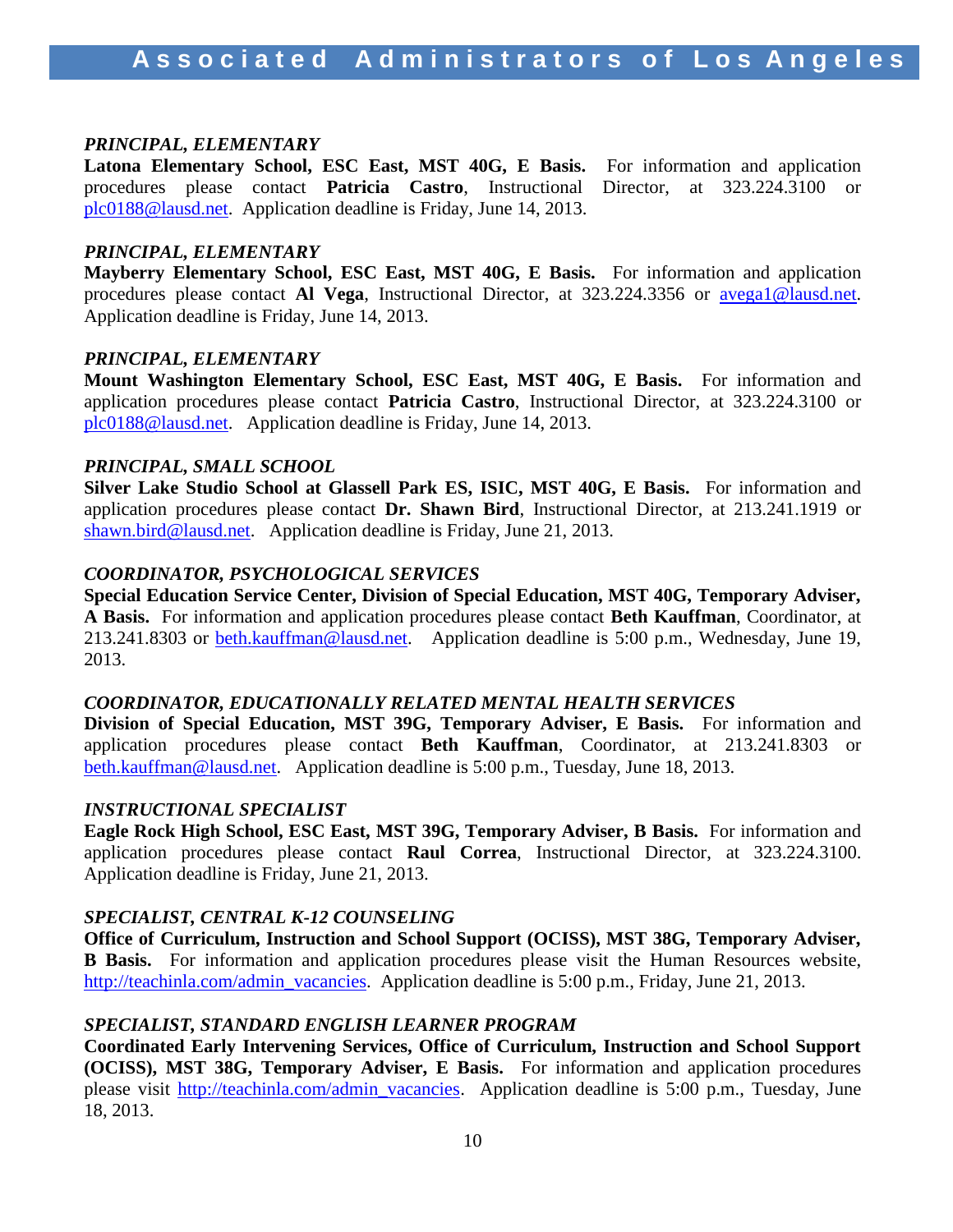## **PREVIOUSLY ANNOUNCED POSITIONS**

| <b>CERTIFICATED POSITIONS</b>                                                        | <b>LOCATION</b>                                                                    | <b>CONTACT</b>                                                                                   | <b>DEADLINE</b>                            |
|--------------------------------------------------------------------------------------|------------------------------------------------------------------------------------|--------------------------------------------------------------------------------------------------|--------------------------------------------|
| PRINCIPAL, SECONDARY<br>MST 46G, E Basis                                             | Maywood Academy<br>High School,<br><b>ESC South</b>                                | Linda Kay,<br><b>Instructional Director,</b><br>310.354.3400                                     | Friday<br>June 7, 2013                     |
| PRINCIPAL, SMALL SCHOOL<br>MST 42G, E Basis                                          | Dr. Maya Angelou<br>Community HS, Social<br>Justice/Fine Arts<br>Academy, ESC East | Raul Correa,<br><b>Instructional Director,</b><br>323.224.3100                                   | Friday<br>June 7, 2013                     |
| COORDINATOR, ENGLISH<br>LANGUAGE DEVELOPMENT<br>(ELD) COMPLIANCE<br>MST 41G, E Basis | <b>ESC</b> East                                                                    | http://teachinla.com/<br>admin_vacancies/                                                        | $5:00$ p.m.<br>Friday<br>June 7, 2013      |
| COORDINATOR, K - 12 ENGLISH<br><b>LEARNER INSTRUCTION</b><br>MST 41G, E Basis        | <b>ESC</b> East                                                                    | http://teachinla.com/<br>admin_vacancies/                                                        | 5:00 p.m.<br>Friday<br>June 7, 2013        |
| PRINCIPAL, ELEMENTARY<br>MST 40G, E Basis                                            | Enadia Way<br><b>Technology Enriched</b><br>Charter, ESC North                     | Lisa Gaboudian,<br><b>Instructional Director,</b><br>818.654.3600                                | Friday<br>June 7, 2013                     |
| PRINCIPAL, ELEMENTARY<br>MST 40G, E Basis                                            | Melrose Math, Science<br>& Technology Magnet,<br><b>ESC West</b>                   | Dr. Devin Dillon,<br><b>Instructional Director,</b><br>310.914.2100 or<br>devin.dillon@lausd.net | Friday<br>June 7, 2013                     |
| COORDINATOR, TEACHING AND<br><b>LEARNING</b><br>MST 41G, E Basis                     | <b>Talent Management</b><br>Division<br>(Multiple Positions)                       | Tony McKlem,<br>tony.mcklem@lausd.net                                                            | <b>EXTENDED</b><br>Monday<br>June 10, 2013 |
| <b>INSTRUCTIONAL SPECIALIST</b><br>MST 38G, B Basis                                  | <b>Belvedere Middle</b><br>School, ESC East                                        | <b>David Downing,</b><br><b>Instructional Director,</b><br>323.224.3100                          | Monday<br>June 10, 2013                    |
| <b>INSTRUCTIONAL SPECIALIST</b><br>MST 38G, B Basis                                  | El Sereno Middle<br>School, ESC East                                               | David Downing,<br><b>Instructional Director,</b><br>323.224.3100                                 | Monday<br>June 10, 2013                    |
| <b>INSTRUCTIONAL SPECIALIST</b><br>MST 38G, B Basis                                  | King Middle School,<br><b>ESC</b> East                                             | <b>David Downing,</b><br><b>Instructional Director,</b><br>323.224.3100                          | Monday<br>June 10, 2013                    |
| <b>INSTRUCTIONAL SPECIALIST</b><br>MST 38G, B Basis                                  | Virgil Middle School,<br><b>ESC</b> East                                           | <b>David Downing,</b><br><b>Instructional Director,</b><br>323.224.3100                          | Monday<br>June 10, 2013                    |
| <b>INSTRUCTIONAL SPECIALIST</b><br>MST 36G, B Basis                                  | <b>Brentwood Science</b><br>Magnet, ESC West                                       | Dr. Devin Dillon,<br><b>Instructional Director,</b><br>310.914.2100 or<br>devin.dillon@lausd.net | Monday<br>June 10, 2013                    |